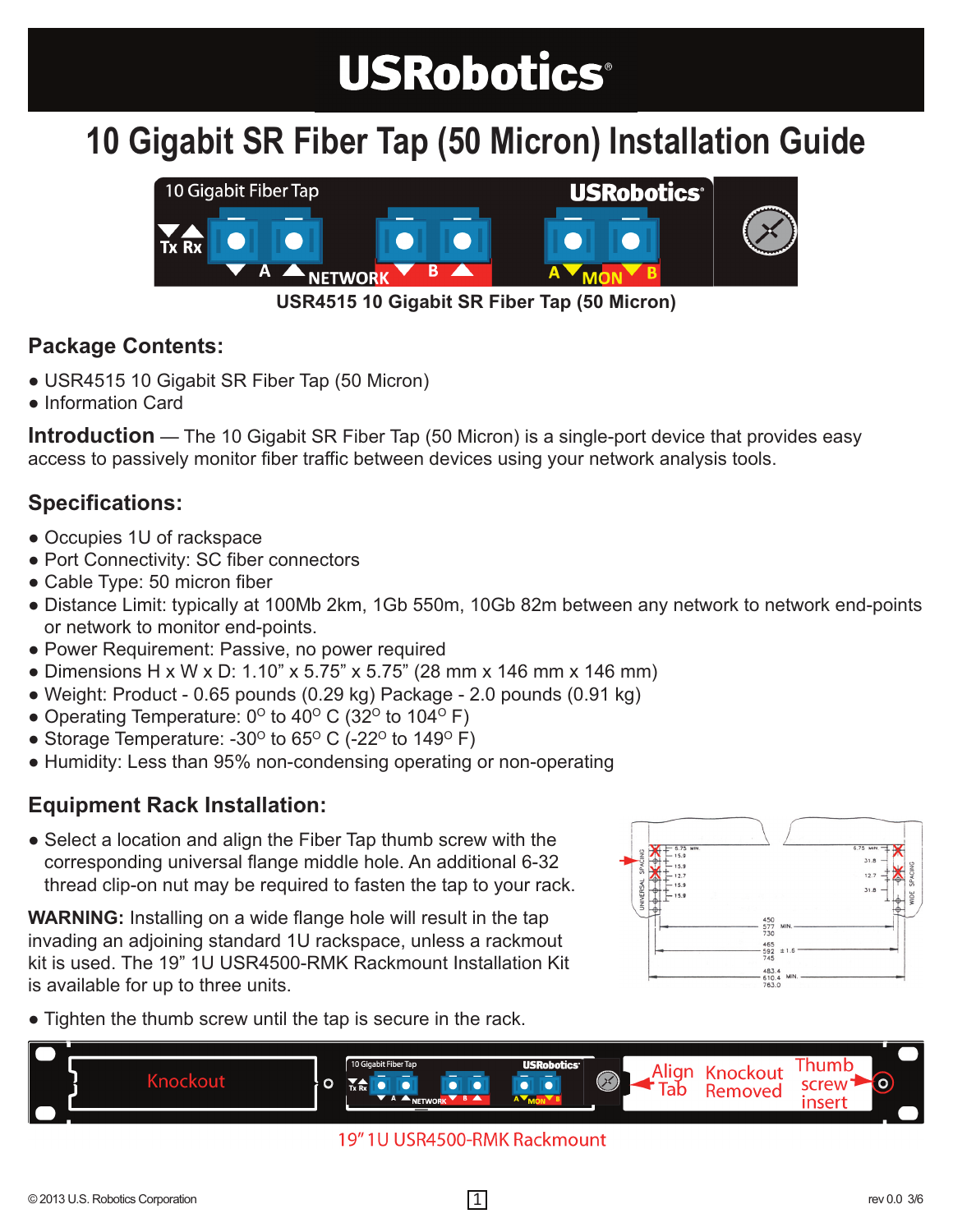# **USRobotics®**

#### **Considerations for Fiber Installation:**

Fiber TAPs are splitters that divide the light traveling along the fiber into two separate channels. The splitting of the fiber takes signal strength from one fiber and divides it into two (or more) fibers requiring enough light from the main channel to be shared among the divided fibers - meaning that you need to take into consideration the "**light budget**" to allow for the loss of light on each split channel. **By installing the fibers in the proper direction** there should be enough light to work properly. If light does not enter the tap in the proper direction, the light traveling out from the MON port will be inadequate for the network tool to utilize the data. This is a common problem that results in link faults on the network tools. To remedy the problem, simply swap the Network connectors (In to Out and Out to In) for proper connectivity and link activity.



**NOTE:** All fiber connectors are keyed, the key pointing up, Tx is on the left and Rx is on the right. Tx from the network device, the fiber with light, should enter the Rx port on the Fiber Tap.